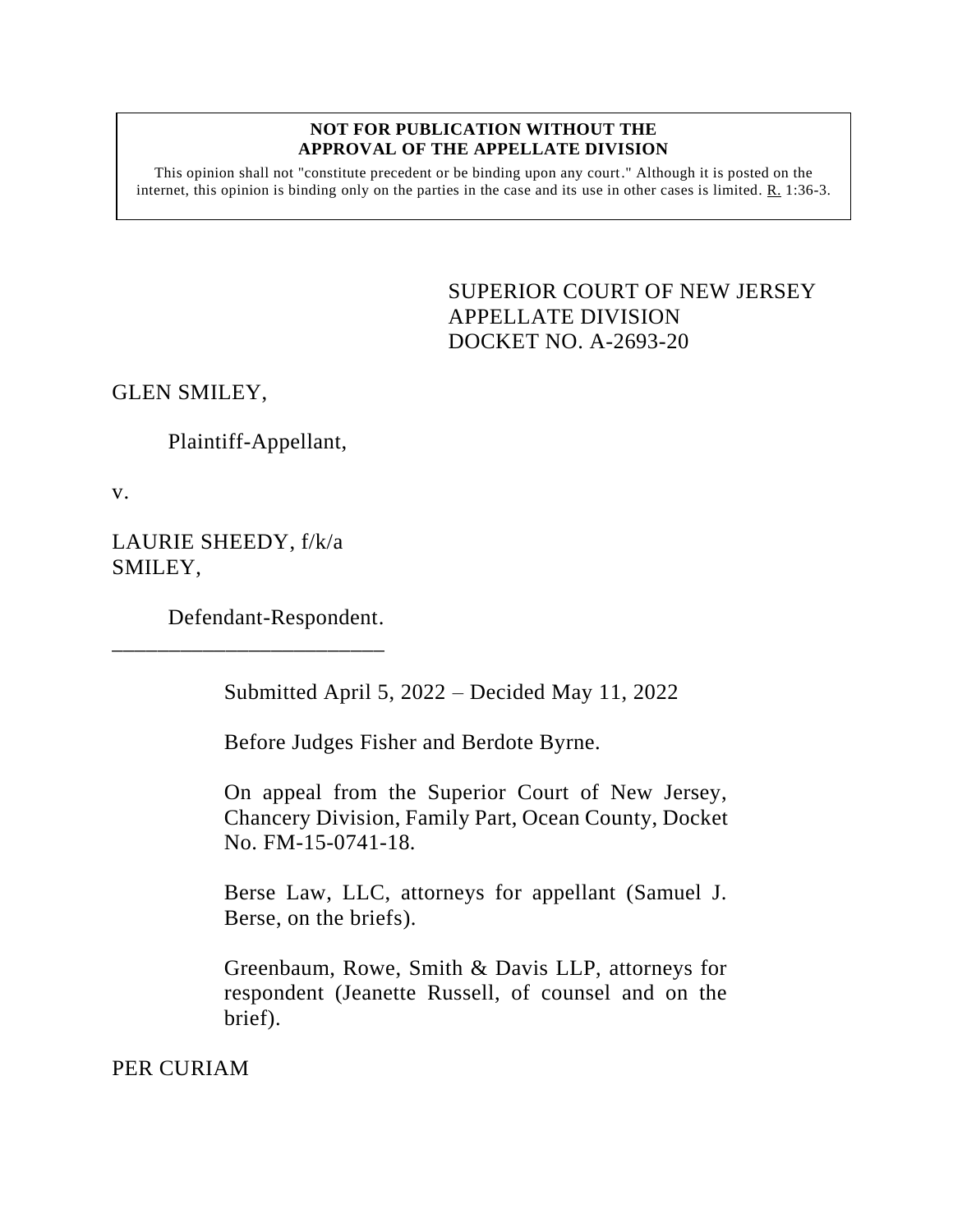Plaintiff appeals the denial of a motion to terminate the alimony obligation contained in the parties' judgment of divorce on the basis of defendant's involvement in a committed dating relationship. Despite being provided with evidence defendant has been in an exclusive relationship for over six years, the trial court found insufficient evidence of defendant's cohabitation to warrant discovery and a plenary hearing. We find plaintiff established a prima facie case of cohabitation and reverse and remand for discovery consistent with the factors outlined in N.J.S.A. 2A:34-23(n) and a plenary hearing.

The parties were married on April 27, 1995 and divorced pursuant to a Marital Settlement Agreement (MSA) on July 25, 2018. Glen presented evidence Laurie and her romantic partner  $(Bob)^1$  have been dating for a significant period of time, since at least January 2018. Glen provided photos of Bob's car parked at the former marital residence from January to April 2018. The photos demonstrate Bob was at her home when Laurie was at work and when she was away with the parties' daughter in Florida. Bob and Laurie vacation together, post on social media holding themselves out as a couple, and spend at least some holidays together. A notification published by her new

<sup>1</sup> We employ a pseudonym to protect the privacy of defendant's romantic partner, a non-party.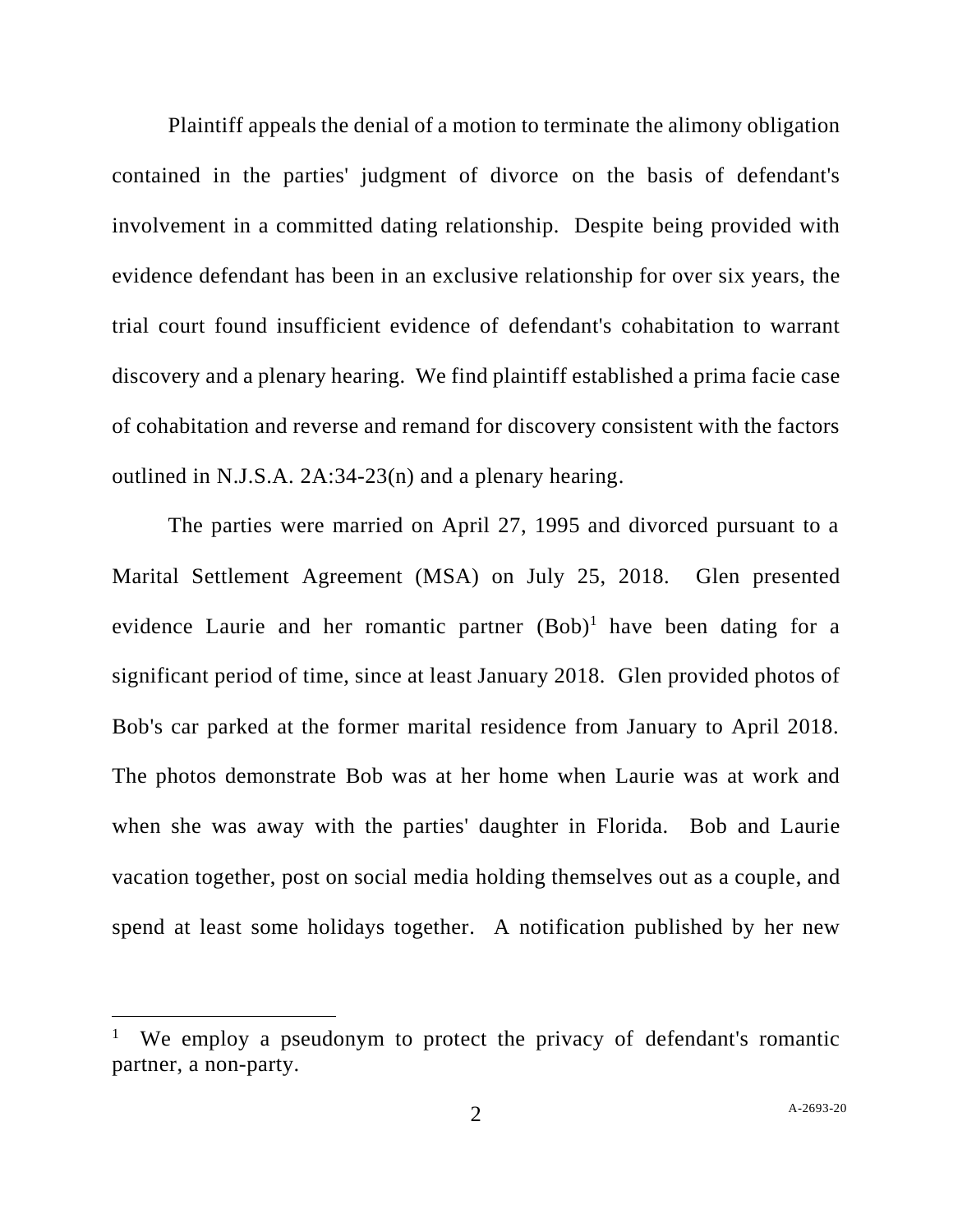employer states Laurie relocated to South Jersey to "join her boyfriend." The trial court did not address all six factors of the statute and focused almost exclusively on actual cohabitation,<sup>2</sup> although it acknowledged cohabitation is no longer necessary in order to demonstrate an exclusive, committed relationship akin to marriage. The trial judge found although Laurie had cohabited with Bob for a period of time in the past, she was not presently cohabiting and did not intend to in the future.

N.J.S.A. 2A:34-23 allows for alimony awards in appropriate circumstances. In Lepis v. Lepis, 83 N.J. 139 (1980) the Supreme Court recognized an alimony award may be modified or terminated when a moving party presents a prima facie case demonstrating changed circumstances. N.J.S.A. 2A:34-23(n) was amended, effective September 2014, to clarify that evidence of actual cohabitation is no longer required; instead the statute now enumerates six specific factors a court must weigh in determining whether

<sup>&</sup>lt;sup>2</sup> The terminology used in our caselaw and the  $2014$  amendments to the statute may present some confusion for trial judges. Despite the statutory amendment, current caselaw and the statute still refer to proof of "cohabitation" in order to terminate or suspend alimony, but cohabitation is only one of six factors the trial court must consider and is not alone dispositive. The statute makes clear that even if the payee spouse does not cohabit, alimony may be suspended or terminated if the payee spouse is in "a mutually supportive, intimate personal relationship . . . in which the participants undertake duties and privileges that are commonly associated with marriage or a civil union." N.J.S.A. 2A:34-23(n).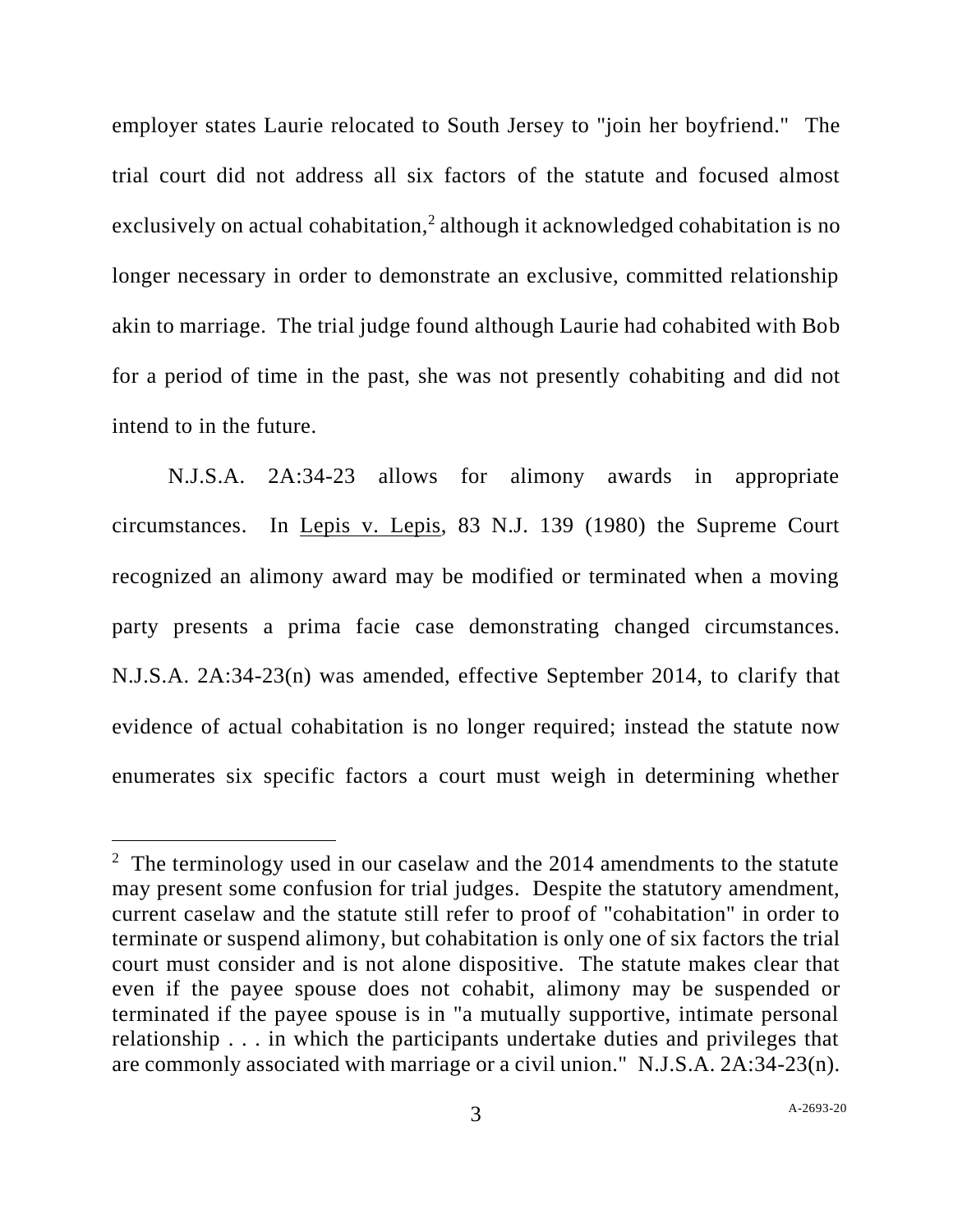alimony should be terminated due to the payee spouse's involvement in a committed dating relationship akin to marriage. N.J.S.A. 2A:34-23(n), states as follows:

> Alimony may be suspended or terminated if the payee cohabits with another person. Cohabitation involves a mutually supportive, intimate, personal relationship in which a couple has undertaken duties and privileges that are commonly associated with marriage or civil union, but does not necessarily maintain a single, common household. When assessing whether cohabitation is occurring, the court shall consider the following:

- 1) Intertwined finances such as bank accounts and other joint holdings or liabilities;
- 2) Sharing or a joint responsibility for living expenses;
- 3) Recognition of the relationship in the couple's social and family circle;
- 4) Living together, with the frequency of contact, the duration of the relationship, and other indicia of a mutually supportive, intimate, personal relationship;
- 5) Sharing household chores;
- 6) Whether the recipient of Alimony has received an enforceable promise of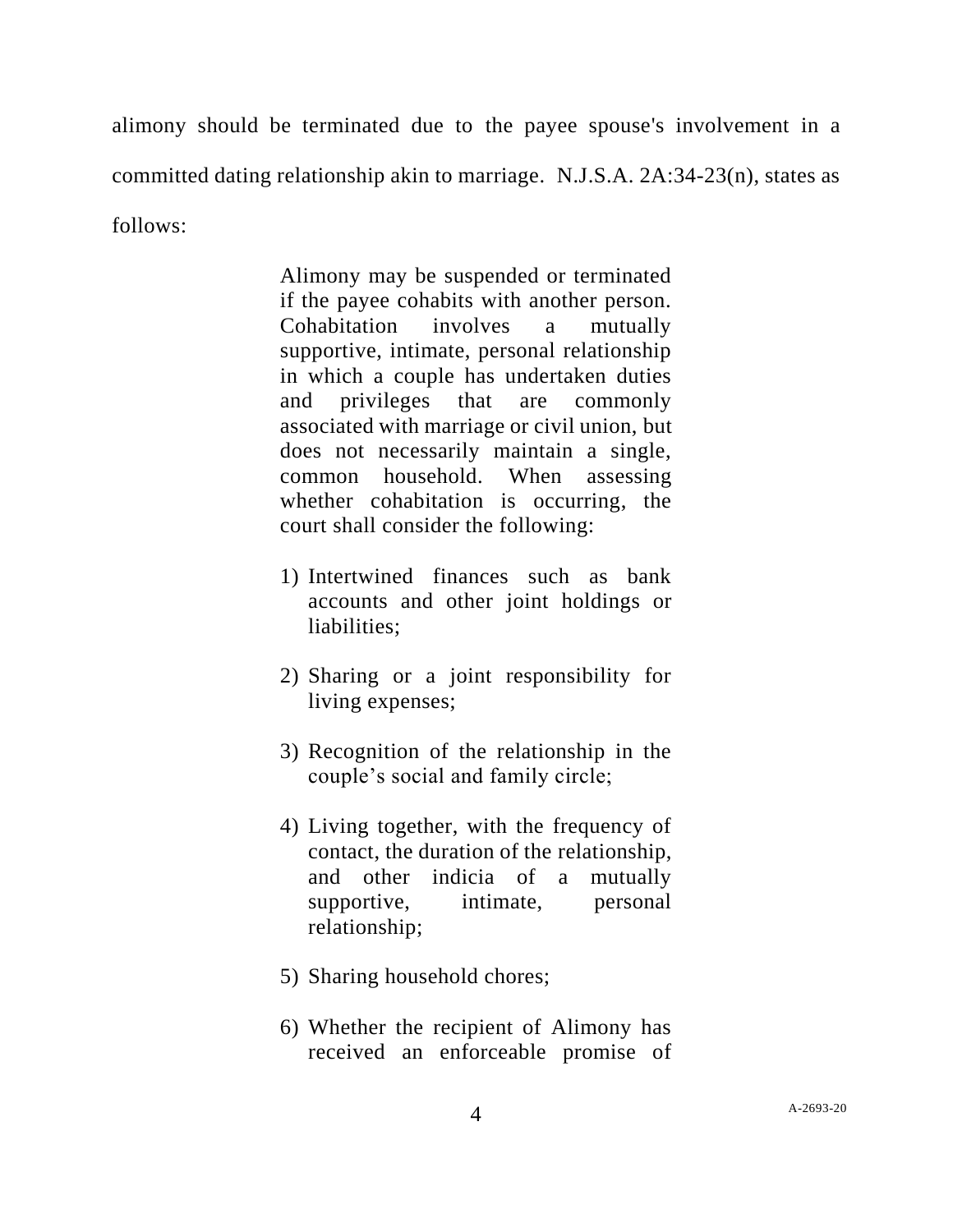support from another person within the meaning of Subsection h of R.S. 25:1-5; and

7) All other relevant evidence.

There are few published cases following the 2014 amendments. In Quinn v. Quinn, 225 N.J. 34 (2016), our Supreme Court focused on the enforcement of settlement agreements entered into voluntarily between divorced spouses, not the elements of a prima facie case of cohabitation in light of the statutory amendments. The Court explained:

> [w]hen parties to a MSA have agreed to permit termination of alimony on remarriage or cohabitation, they have recognized that each are equivalent events. In each situation, the couple has formed an enduring and committed relationship. In each situation, the couple has combined forces to mutually comfort and assist the other.

[Quinn, 225 N.J. at 53-54.]

Laurie concedes the parties' MSA provides for termination of alimony in the event she is cohabiting as defined by the statute. Glen and Laurie's MSA specifically provides that alimony payments would be required unless, among other things, Laurie "cohabit[ed] with another individual of the same or opposite sex, unrelated by blood or marriage, in a relationship similar to that of marriage."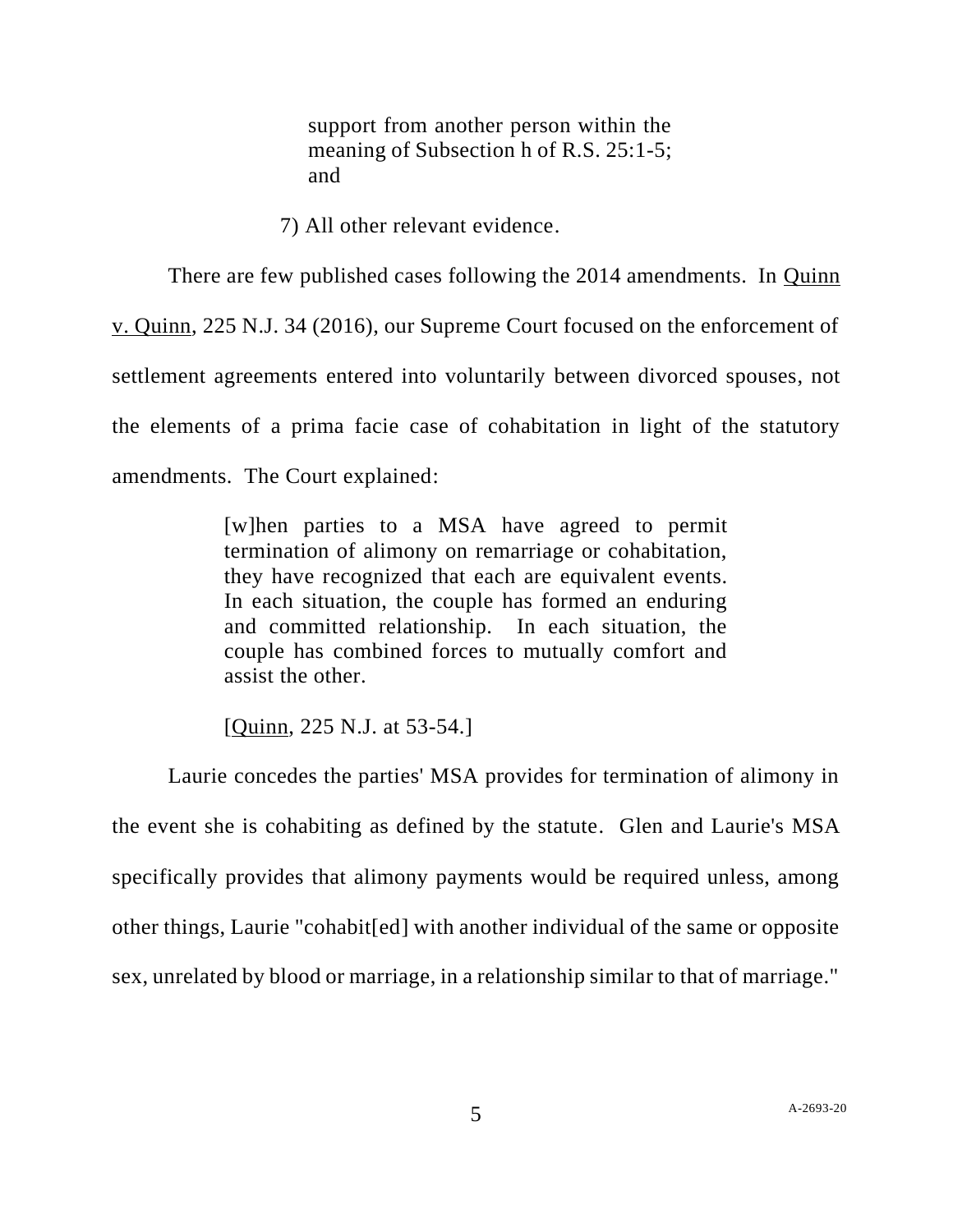In the recent case of Temple v. Temple, 468 N.J. Super. 364 (App. Div. 2021) we addressed the statutory factors required to make a prima facie case of cohabitation. We specifically found if "a movant must check off all six boxes to meet the burden of presenting a prima facie case, a finding of cohabitation will be as rare as a unicorn. This cannot be what the Legislature had in mind when it codified the meaning of cohabitation . . . ." Id. at 370. "[W]e reject the argument that evidence of all these circumstances must be presented for a movant to establish a prima facie case of cohabitation . . . the statute does not contain the alpha and omega of what ultimately persuades a court that a supported spouse is cohabitating." Ibid.

We also recognized the difficulty movant has in establishing prima facie evidence of some of the statutory factors, particularly those bearing upon the payee spouse's finances:

> People tend to treat financial information as confidential and do not normally volunteer it to others, let alone former spouses obligated to pay them alimony. Information that would be helpful in demonstrating intertwined finances is also not available from financial institutions on a stranger's request. Demonstrating that a former spouse and a paramour are "sharing" or bearing "joint responsibility" for their living expenses is also something a movant is not likely to be able to present without a right to compulsory discovery. Absent an opponent's voluntary turnover, a movant will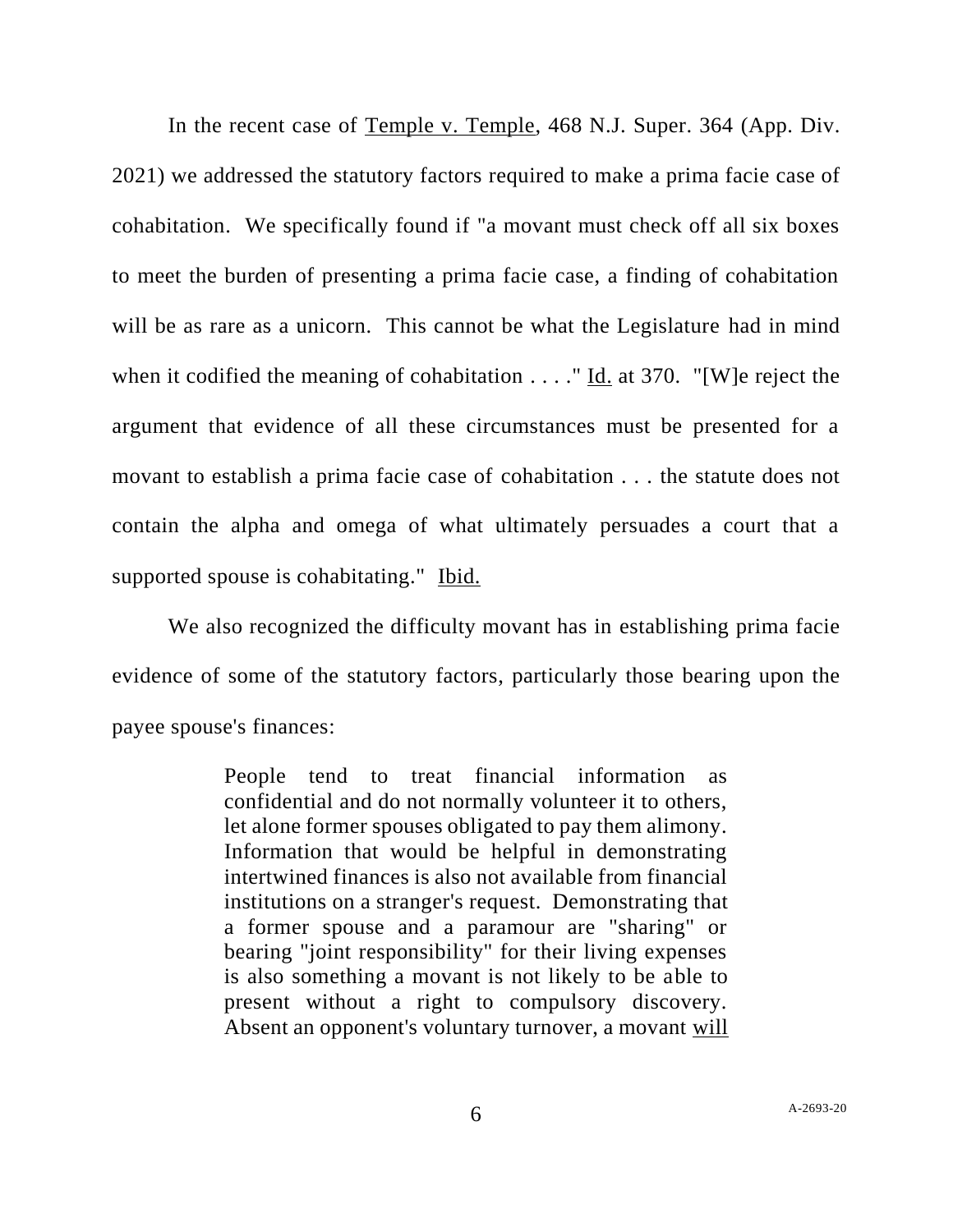never be able to offer evidence about the financial aspects referred to in N.J.S.A. 2A:34-23(n).

[Temple, 468 N.J. Super. at 370 (emphasis added).]

Given the lack of financial information available to the movant, a trial court must examine the non-financial factors carefully to determine whether a prima facie case exists to warrant discovery.

A party alleging cohabitation must first establish a prima facie case before obtaining discovery and, when warranted, a plenary hearing. Lepis, 83 N.J. at 157. Prima facie is defined as "[s]ufficient to . . . raise a presumption [of cohabitation] unless disproved or rebutted." Black's Law Dictionary 1441 (11th ed. 2019). It is enough that the movant present evidence from which a trier of fact may conclude the supported spouse and another are in a mutually supportive, intimate personal relationship akin to marriage. Temple, 468 N.J. Super. at 371.

Glen's evidence demonstrates a six-year dating relationship that commenced prior to the divorce being finalized, a private investigator's surveillance report, an admission from Laurie that she and Bob physically cohabited for a period of time although they are not physically cohabiting presently, social media posts demonstrating they hold themselves out as a couple and share holidays, and an announcement regarding the motive behind Laurie's

A[-2693-20](#page-0-0)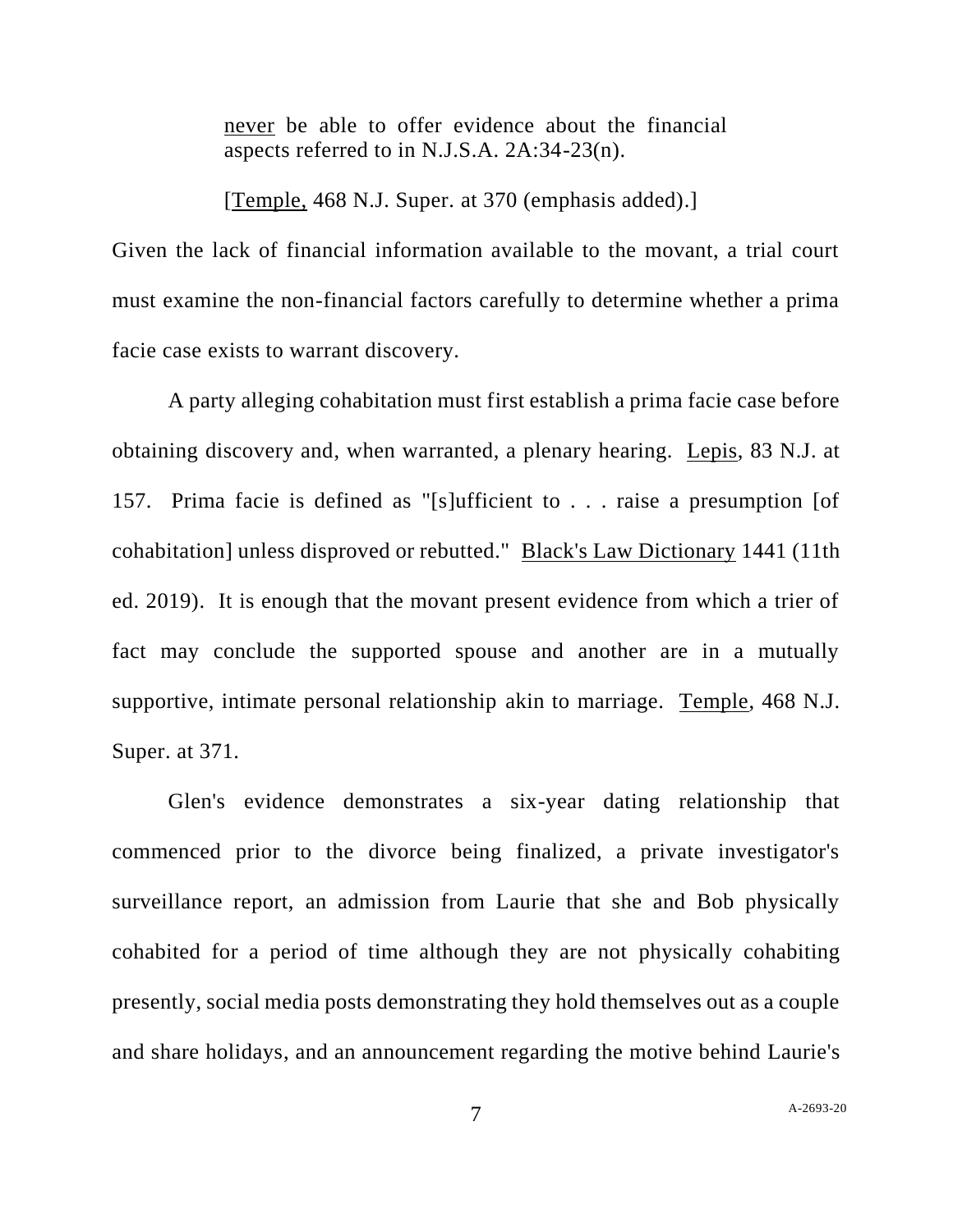relocation to South Jersey. This evidence supports a prima facie case allowing Glen to obtain additional discovery.

Of course, we are mindful, as noted by the Court in Quinn and as we observed in Temple, that allowing unfettered discovery into a payee spouse's private life may provide opportunities for abuse. Former spouses receiving alimony are entitled to date and participate in monogamous relationships, even long-term ones. Therefore, the trial court should ensure discovery is directed to the payee spouse and limited to the statutory factors, at least initially. If that initial discovery proves fruitful, additional discovery may be warranted, including the depositions of non-parties, before a plenary hearing is held.

Finally, as in Temple, we note the trial judge, confronted with a motion to terminate alimony based on cohabitation, applied an incorrect evidential standard, giving weight to the competing certification of the non-movant to resolve material issues of fact. A movant in a cohabitation motion solely bears the burden of proving the initial prima facie case. "When presented with competing certifications that create a genuine dispute about material facts, a judge is not permitted to resolve the dispute on the papers; the judge must allow for discovery and if, after discovery, the material facts remain in dispute, conduct an evidentiary hearing." Id. at 376. Once there is a rebuttable

8